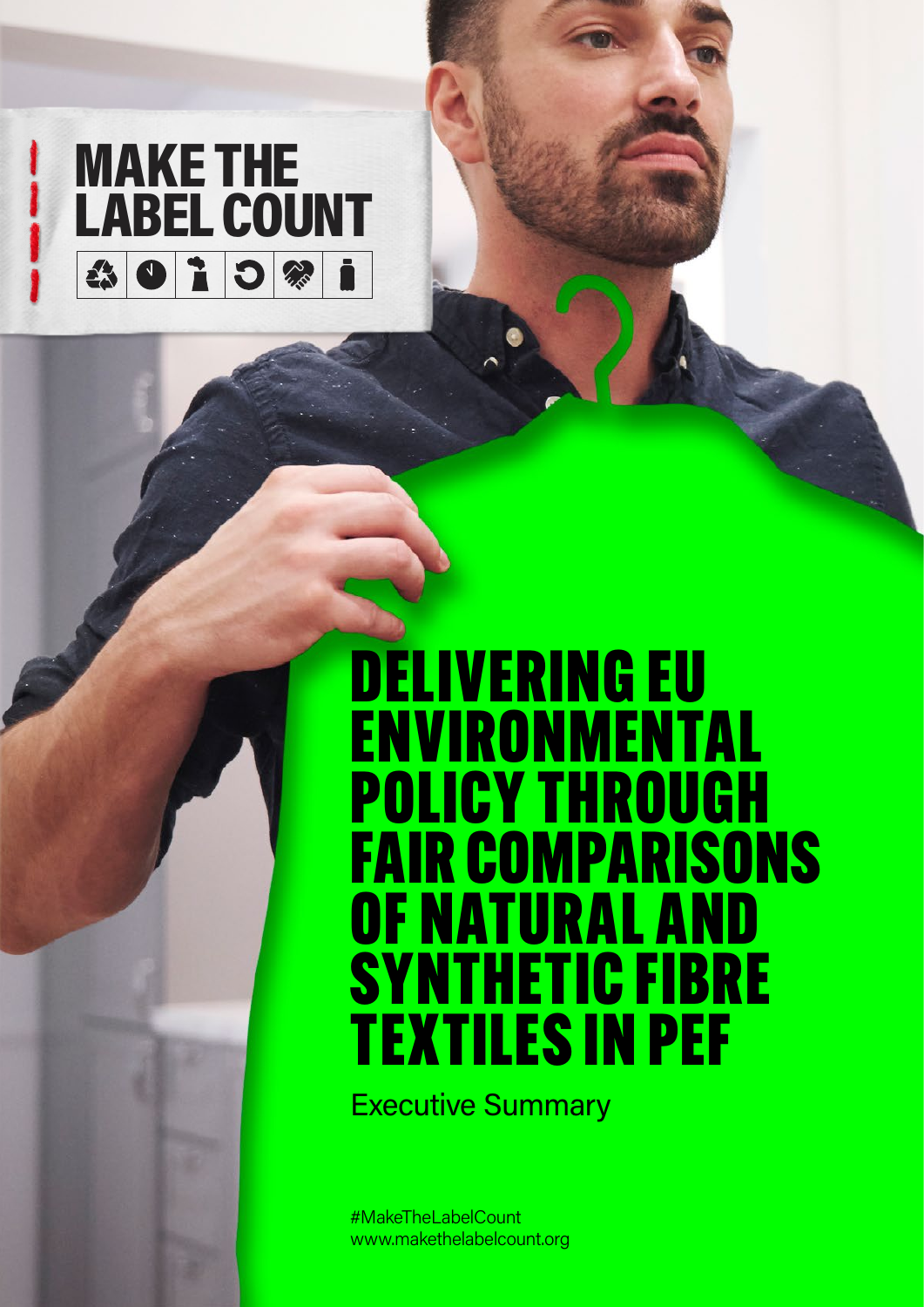Sustainability has become a priority objective for the European Union (EU). It is a key driver for policy development through the global leadership role the EU has taken in addressing climate change, decoupling economic growth from resource use, and the sustainable use of resources. The global supply of textiles has been recognized by the EU as a major source of emissions and resource use; the sector has become increasingly reliant on fossil feedstocks to supply synthetic fibres, and the textile industry has been roundly criticised for unsustainable and noncircular consumption patterns.

The Product Environmental Footprint (PEF) system – which assesses a product's environmental impact and provides consumers with information on that impact – has the potential to be paramount in directing the textile sector towards a sustainable system of production and consumption. However, the PEF system has not been designed to deliver the EU's strategies and, without amendment, its application to the textiles sector risks undermining the EU's laudable intent. The PEF system is designed to facilitate like-with-like comparisons, but assessment of textiles made from natural and synthetic fibres are not yet comparable because the impacts of forming natural fibres are fully accounted for, but omitted for fossil fuels. The single biggest sustainability issue for the textile industry is the growth in synthetic fibre production and the causally related rise in fast fashion. A PEF-derived comparison will not challenge the over-consumption of resources, and risks legitimising unsustainable consumption with an EU-backed green claim.

These limitations present a significant challenge to the delivery of both EU strategy and the PEF goal of providing fair comparisons of products based on their environmental credentials.

In combination, the characteristics of the textiles category, together with the limitations of PEF methodology, provide a strong argument for not comparing textiles made from renewable and nonrenewable raw materials. However, achieving the EU Green Deal and circular economy objectives mandates a pragmatic approach; hence our analysis recommends methodological improvements to deliver EU environmental policy through fair comparisons of natural and synthetic fibre textiles in PEF. Addressing these limitations now will avoid the same problems arising when PEF is applied to other product categories that compare renewable and non-renewable raw materials, such as furniture and fuel.



**SOCIAL IMPACTS**